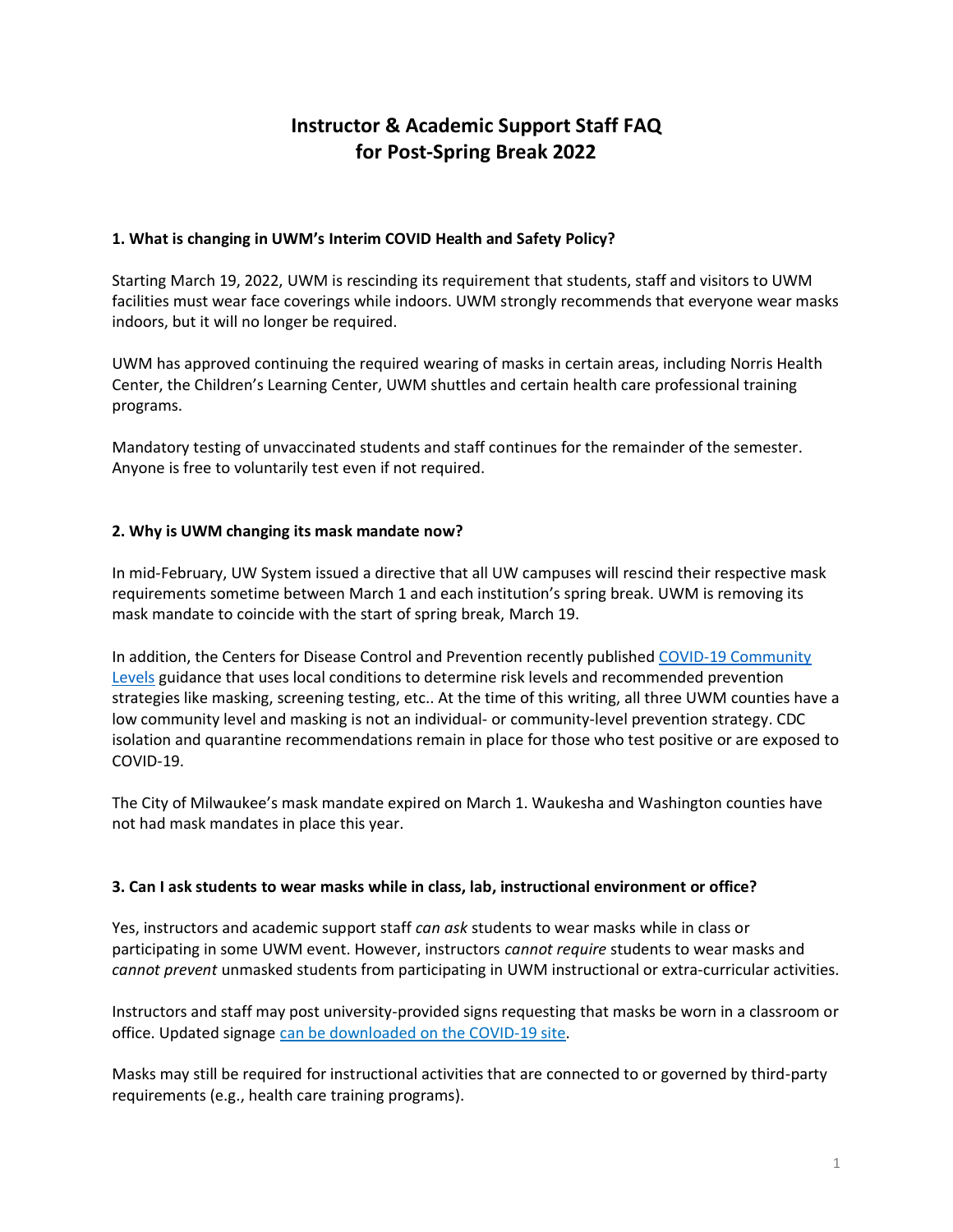## **4. What do I tell my students about the change in masking policy? How do I talk to my students about masking while attending my class?**

Students have received messages informing them of the change in mask-wearing policy taking effect during spring break. At the same time, it is recommended that instructors talk to their students about the changing mask guidance and your masking preference for after spring break.

Students (and colleagues with whom we work) may have concerns about exposing themselves or others to COVID-19. It is important to remind students that wearing an N95/KN95 mask protects the wearer even when others are unmasked.

The Center for Excellence in Teaching and Learning has created [useful suggestions](https://uwm.edu/academicaffairs/wp-content/uploads/sites/32/2022/03/Instructor_discussion_guidelines_masking.pdf) that may help foster in-person classroom climates characterized by mutual trust, responsibility and care for each other.

## **5. Has there been a change in the process for requesting a temporary or permanent shift in the modality of a course?**

No. Academic Affairs' [Guidelines for Considering a Change in Instructional Modality from In-Person to](https://uwm.edu/academicaffairs/wp-content/uploads/sites/32/2021/12/UWM-Spring-2022-Change-in-modality-Guidelines_vFINAL.pdf)  [Online-Only or Hybrid](https://uwm.edu/academicaffairs/wp-content/uploads/sites/32/2021/12/UWM-Spring-2022-Change-in-modality-Guidelines_vFINAL.pdf) are still in effect. If an instructor is considering changing their course modality after spring break, instructors will want to first speak to their department chair/associate dean/dean about a possible change. Academic Support Staff should speak to their supervisors about any desired remote-work assignments.

#### **6. Can I change classrooms after spring break to a larger-capacity room?**

Yes, if a larger room is available, you can change classrooms after spring break. Contact your department or unit [schedule](https://uwm.edu/registrar/academic-unit-services/schedule-of-classes-resources/soc-schoolcollege-contacts/) builder to initiate that conversation.

UWM analyzed section enrollments and room capacity. More than half of the in-person sections (53%) are in spaces that are filled at 1-50% capacity. Twenty-nine percent of this semester's in-person sections are at 51-74% capacity. And, 18% of sections are in spaces where capacity is at or above 75%. The Registrar's Office has provided a list of the highest-capacity occupancy courses to schedule builders in an effort to expedite any needed reassignments.

## **7. What if I want to keep my course in-person after spring break, but some students are asking that it go online?**

It is recommended that instructors talk with their class about the change in masking guidance. Students may realize the entire class will mask for the common good. Students may understand that wearing an N95/KN95 mask provides considerable protection for the wearer, especially if the student is current with their vaccinations.

Instructors are not required to offer hy-flex options (synchronous streaming or lecture capture) for students who do not want to attend an in-person class. At the same time, students will appreciate any flexibilities that can be offered.